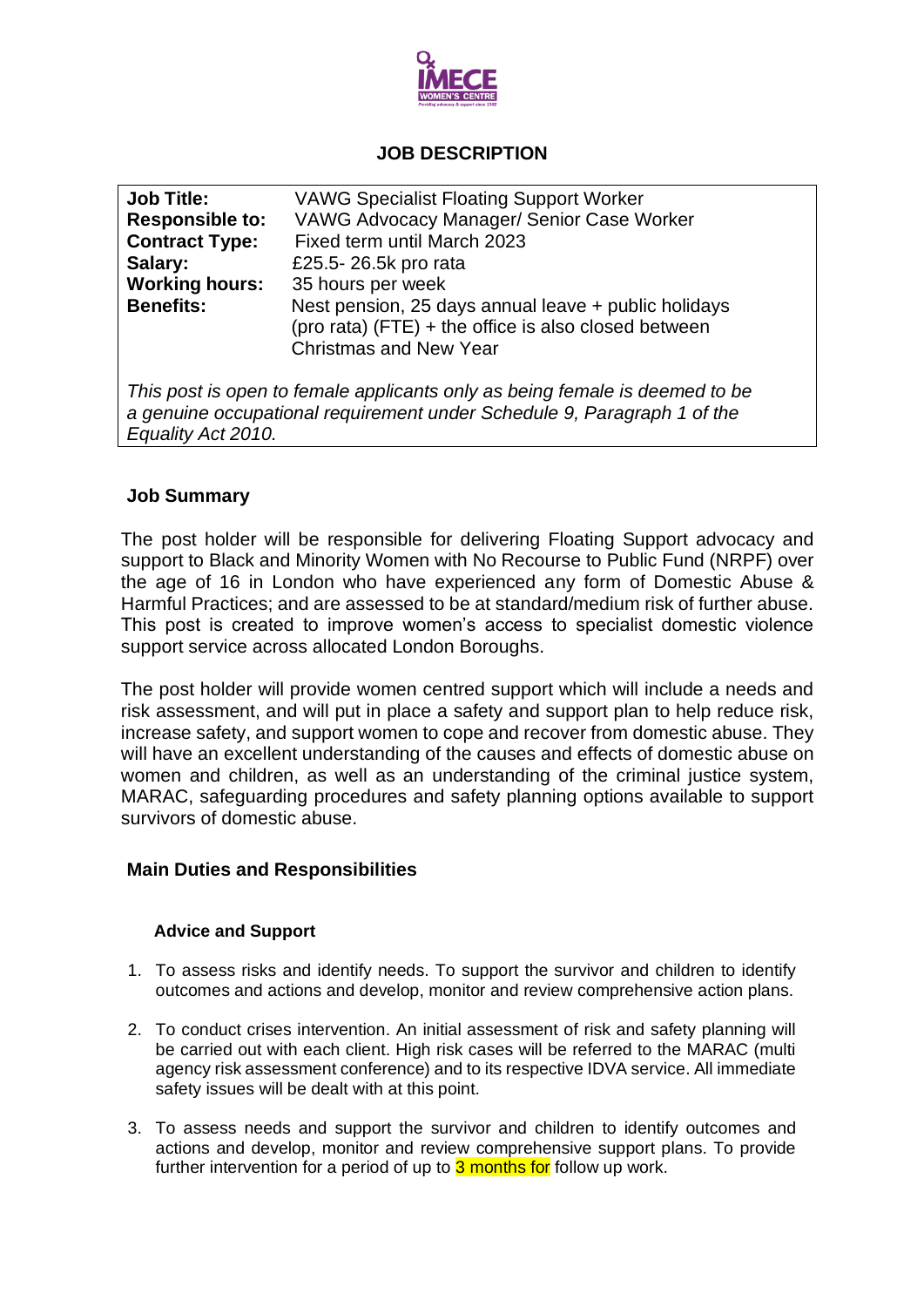- 4. To advocate, both verbally and in writing, in a range of settings including in civil and criminal proceedings and with criminal justice professionals.
- 5. To work in partnership with other agencies, including participation at the MARAC, and to contribute to the design of interventions and the design of plans which protect survivors and their children whilst maintaining an independent role on behalf of the survivors, keeping their safety central to the plans. Coordination of support packages to ensure all survivors' needs are met and avoid duplication of support.
- 6. To prevent future homelessness amongst survivors experiencing domestic abuse and their children
- 7. To ensure that any issues in relation to safeguarding children or adults at risk are brought to the immediate attention of the Service Manager/ Safeguarding Officer or if unavailable to other senior Manager
- 8. To recognise, respect and address the needs of service-users who face particular barriers when seeking help to access the advocacy service, including those from different ethnic and cultural backgrounds, LGBT communities, and disabled people.
- 9. To carry out periodic and regular case reviews in liaison with the line manager, to review ongoing risk and needs, using the outcomes to inform action planning.
- 10. To report any problems/difficulties/complaints to the line manager and participate in follow up investigations as required.
- 11. To establish and maintain strong links with service users to encourage their involvement in the activities of IMECE through outreach work, telephone contact etc.
- 12. To carry out drop-in advice and information services centrally and on an outreach basis.
- 13. To carry out all follow up activity arising from the service.
- 14. To undertake telephone advice and information sessions as appropriate.
- 15. To maintain detailed knowledge of relevant areas of family law, destitute domestic violence concession, social welfare law, including benefits, housing, debt, employment, and immigration and NRPF
- 16. To liaise with a range of agencies to promote the interests of Black and minorities Turkish, Kurdish and Turkish Cypriot Women as it relates to their advice and information needs.
- 17. To ensure that Diversity and Equality is at the centre of the service and the service is responsive to and meets the needs of all women
- 18. To promote and ensure compliance with IMECE Women's Centre's Diversity Policy and strategies; to value diversity and find innovative and creative ways of engaging with all sections of the local community.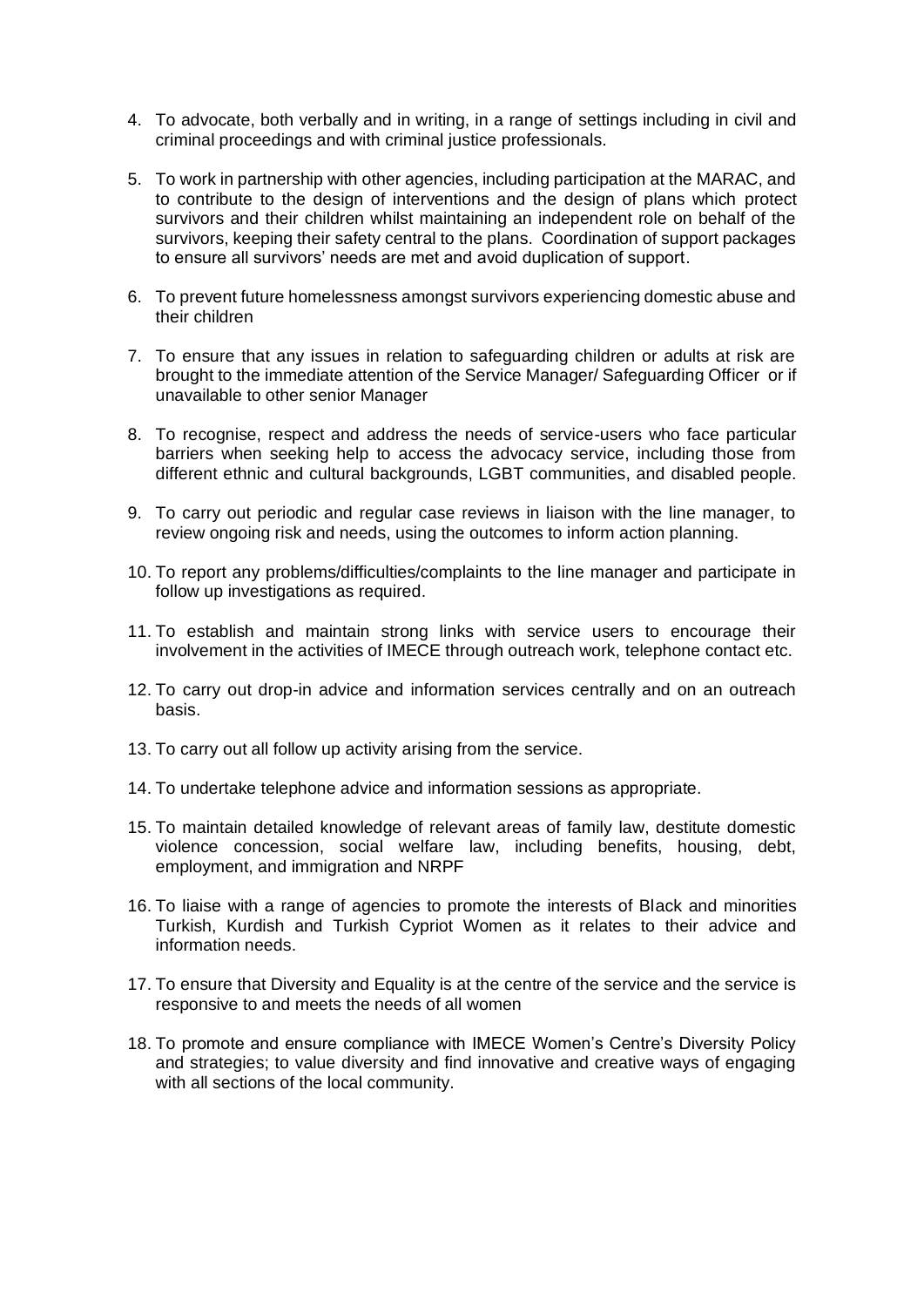# **Recording/ Monitoring/ Reporting**

- 1. To ensure all case recording meets quality standards to an external auditable standard. And to update a range of IT and paper systems, ensuring case files and data are continually maintained independently and confidently to a high professional standard and within required timescales.
- 2. Keep accurate, confidential case records.
- 3. Collect and record statistics on client enquiries
- 4. To maintain monitoring and evaluation systems for the project
- 5. When necessary, submit and present reports to Service Manager
- 6. Attend project partnership meetings and present IMECE's work to other partners as and when required

#### **Managing security**

- 1. To ensure IMECE's lone working procedures are followed and report whereabouts to the service manager when visiting clients.
- 2. To ensure that security of sensitive information is maintained and complies with the requirements of the Data Protection Act 2018.

#### **Managing health and safety**

1. To promote and ensure safe working for self and others by strict adherence to Refuge Security procedures and Health and Safety policy.

# **Managing self**

- 1. To promote and support equality and empowerment within all areas of work.
- 2. To develop and maintain positive, collaborative working relationships with all partner and staff both locally and across the wider organisation, being committed as part of the team to providing a high level of support to survivors.
- 3. To actively participate in Refuge's performance management processes including regular supervisions and development.
- 4. To actively role model and display behaviours that reflect IMECE's Values and Behaviour Framework.

#### **Other duties**

1. To be involved in the production of IMECE's annual report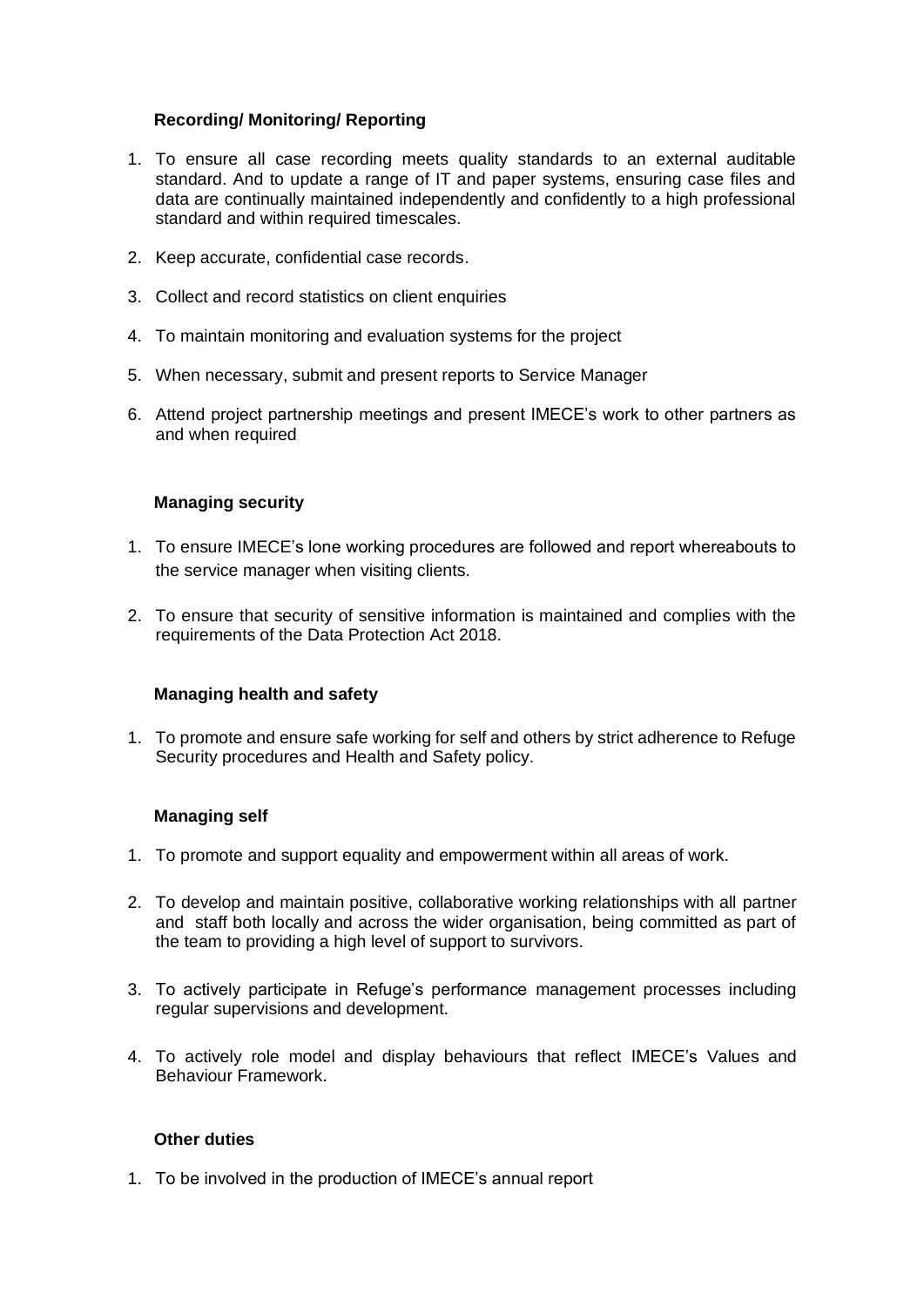- 2. To prepare with other staff members, publicity materials for IMECE and its projects.
- 3. To deliver presentations and training to external agencies to increase local understanding of domestic abuse.
- 4. To represent IMECE at meetings, seminars and conferences as directed.
- 5. To attend all approved training courses.
- 6. To undertake evening and weekend work as required.
- 7. To adhere to IMECE Women's Centre's policies and procedures including confidentiality and information sharing, safeguarding, record keeping, health & safety and equal opportunities policies.
- 8. To promote and ensure compliance with IMECE Women's Centre's Diversity Policy and strategies; to value diversity and find innovative and creative ways of engaging with all sections of the local community.
- 9. To be responsible for the safety of the building and undertake all duties in line with Health and Safety.
- 10. To attend all team, staff meetings and when directed management committee meetings.
- 11. To represent IMECE externally, including Women's Day events, marches and other relevant demonstrations.
- 12. To undertake any other duties as may be required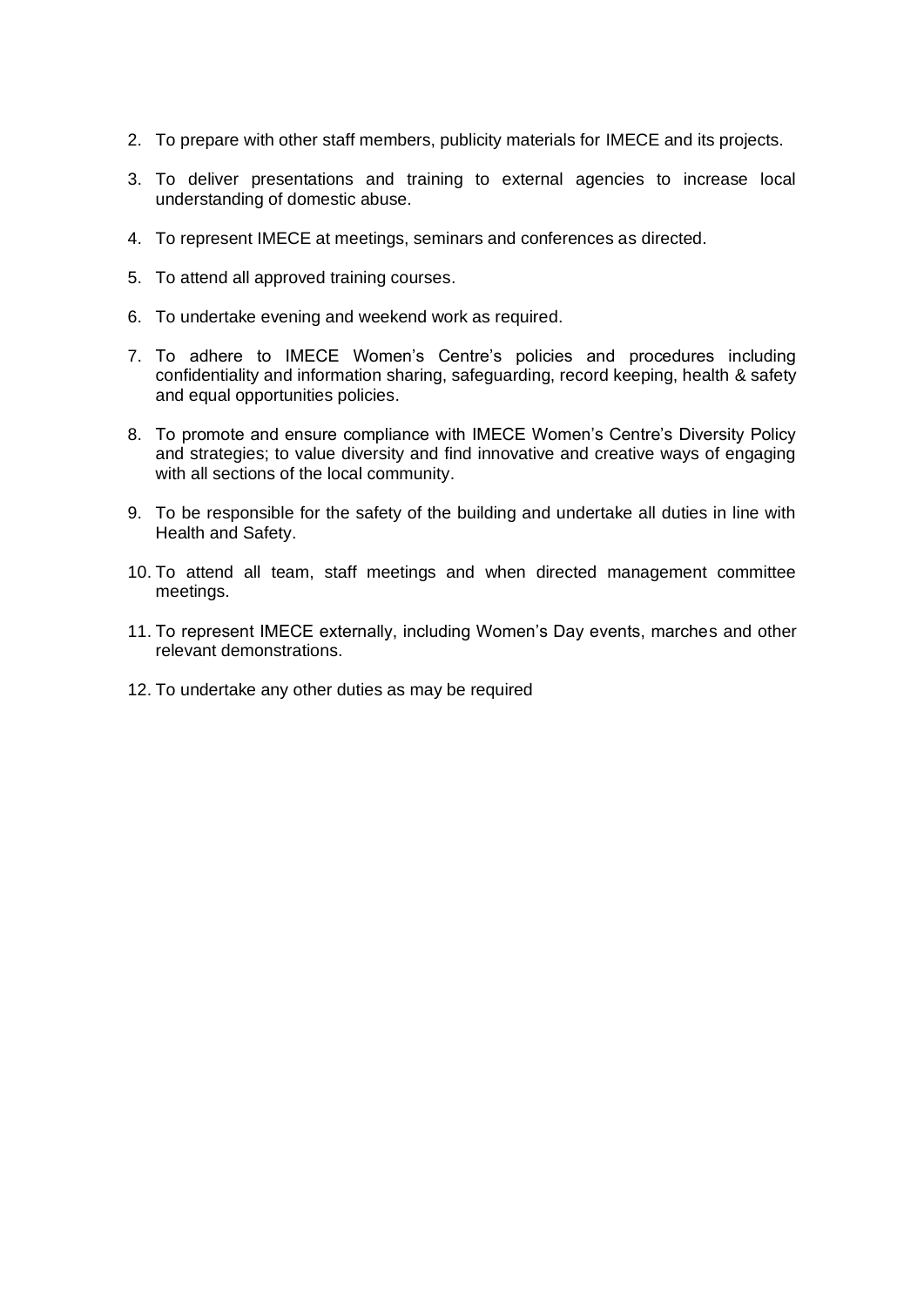# **PERSON SPECIFICATION**

 $A =$  Application Form  $I =$  Interview

| <b>EXPERIENCE</b>    |                                                                                                                                                                                                                                                                     | Assessment<br>Method*                      | Application | Interview |
|----------------------|---------------------------------------------------------------------------------------------------------------------------------------------------------------------------------------------------------------------------------------------------------------------|--------------------------------------------|-------------|-----------|
| <b>SPECIFICATION</b> |                                                                                                                                                                                                                                                                     | <b>Essential</b><br>or<br><b>Desirable</b> |             |           |
| $\mathbf{1}$         | Can speak either Kirmanci or Zazaki.                                                                                                                                                                                                                                | D                                          | A           |           |
| $2\overline{ }$      | Knowledge of the issues facing women, children and<br>young people from Turkish Kurdish and Cypriot<br>Turkish and women from other backgrounds affected<br>by violence against women along with the ability to<br>identify women's individual and collective needs | Е                                          | A           |           |
| 3 <sub>1</sub>       | Non-judgmental, non-directive and anti-discriminatory<br>approach to empowering women                                                                                                                                                                               | Е                                          | A           |           |
| 4.                   | Extensive experience in providing advice, advocacy<br>and support in two or more of the following areas;<br>housing, welfare, violence against women                                                                                                                | D                                          | A           |           |
| 5.                   | Experience of working in partnership with other<br>agencies                                                                                                                                                                                                         | D                                          | A           |           |
| 6.                   | Experiencing of working within safeguarding<br>frameworks and a good knowledge of legal and<br>welfare issues relating to children and young people                                                                                                                 | Е                                          | A           |           |
| 7.                   | Demonstrable experience of report writing to a high<br>specification                                                                                                                                                                                                | Е                                          | A           |           |
| 8.                   | An ability to manage, organise and prioritise own<br>workload and to work independently and as part of a<br>team within a framework of policies and procedures.                                                                                                     | Е                                          | A           |           |
| 9.                   | Experience of developing and delivering<br>workshop/training sessions to diverse audience                                                                                                                                                                           | E                                          |             |           |
| 10.                  | Proficient written and verbal communication skills in<br>computer literacy and the ability to complete records<br>and reports effectively and accurately.                                                                                                           | Е                                          | A           | т         |
| 11.                  | Ability to advocate within a multi-agency framework                                                                                                                                                                                                                 | Е                                          | A           |           |
| 12.                  | Excellent communication skills with the ability to<br>communicate effectively<br>with service users and statutory, voluntary<br>and other stakeholders                                                                                                              | Е                                          | A           | т         |